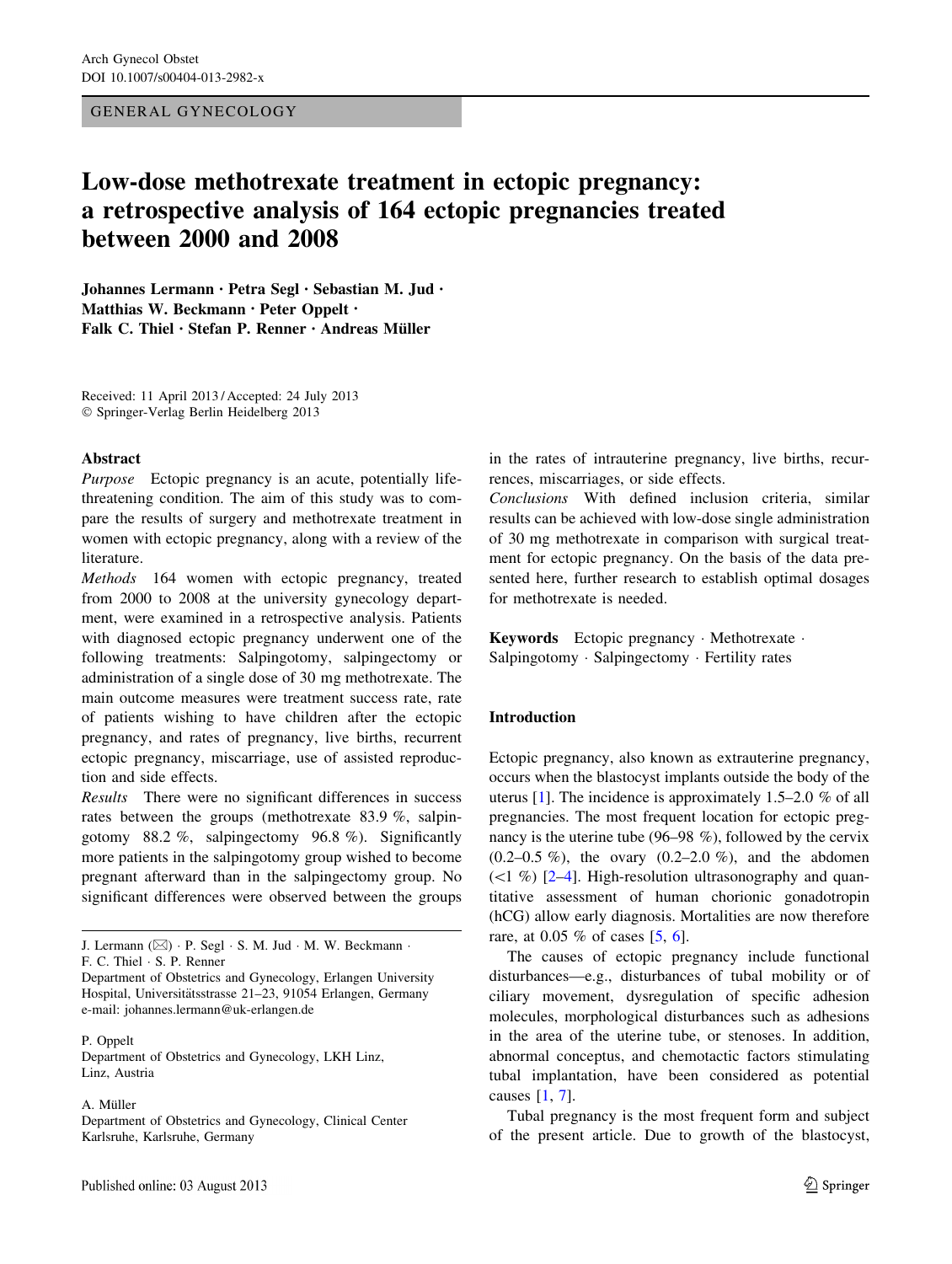usually in the sixth to ninth gestational weeks, increasing wall tension develops in the uterine tube, with unilateral lower abdominal pain. If the uterine tube ruptures, intraabdominal bleeding may occur, with hematoperitoneum and possible hemorrhagic shock [\[3](#page-5-0)]. The classic triad of symptoms—absence of menstruation, vaginal spotting, and lower abdominal pain—is often observed, but is not inevitable. The clinical findings can be extremely variable, ranging from symptom-free courses to the full picture of acute abdomen [[8\]](#page-5-0).

## Diagnosis

In cases of suspected ectopic pregnancy, a urine test should be carried out to provide qualitative evidence of hCG and thus diagnose a pregnancy. On transvaginal ultrasound, the appropriate findings for an intrauterine pregnancy are absent [\[6](#page-5-0), [9](#page-5-0), [10](#page-5-0)]. A trophoblastic ring located outside the uterus, also known as ''bagel sign'', is regarded as a direct ultrasound sign [\[4](#page-5-0), [11\]](#page-5-0). However, direct ultrasound evidence of ectopic pregnancy is not always possible. In this type of situation, what are known as indirect signs need to be used, such as laboratory-test evidence of pregnancy, an ''empty'' uterine cavity on ultrasound, free fluid in retrovesical pouch (pouch of Douglas), or a painful adnexal tumor [\[4](#page-5-0), [12](#page-5-0)].

In asymptomatic patients, quantitative measurement of serum hCG may be helpful. The hCG-producing trophoblastic tissue is usually disturbed, resulting in low hCG values.

#### Treatment options

In the absence of symptoms and with no free fluid in the retrovesical pouch, an adnexal mass with a maximum diameter of 2 cm, and a serum hCG value below 1,000 IU/ L, an expectant approach can be used. The success rates reported in the literature—although in extremely inhomogeneous groups and with varying inclusion criteria—are in the range of  $57-100\%$  [[13\]](#page-5-0). Tightly scheduled check-up examinations should be carried out until the hCG values fall below the detection limit of the relevant assay [[6\]](#page-5-0).

Surgical treatment of tubal pregnancy is necessary in hemodynamically unstable patients and patients with acute pain or ultrasound evidence of free fluid in the abdomen. The standard surgical procedure is laparoscopic salpingotomy or salpingectomy [\[14\]](#page-5-0). Laparotomy is now only required in 1–2 % of patients with ectopic pregnancy. Tubepreserving surgery should always be aimed for, particularly in younger patients who are still planning to have children.

Another treatment option is administration of methotrexate (MTX), a folic acid antagonist that blocks DNA/ RNA synthesis and thus cell division. This treatment option is internationally recognized, although in Germany it represents an ''off-label'' use, as MTX is not approved for the treatment of ectopic pregnancy. As in the expectant approach, there are strict exclusion criteria for methotrexate therapy. Hemodynamically unstable patients, those with evidence of a ruptured ectopic pregnancy with persistent lower abdominal pain and/or > 300 mL of free fluid in the abdomen, patients who are breastfeeding, cases of positive cardiac activity in a tubal ectopic pregnancy, and sonographic findings  $>3.5-4.0$  cm are all absolute contraindications. An hCG value  $>5,000$  IU/L is a relative contraindication [[15–19\]](#page-5-0). Further closely scheduled specialist care should also be ensured.

In the single-dose protocol, methotrexate  $50 \text{ mg/m}^2$ body surface is administered on day 1 intramuscularly or intravenously [\[16](#page-5-0)]. The hCG value is measured on days 4 and 7. If a drop in the hCG value by at least 15 % has not yet occurred, a second MTX dosage of 50 mg/m<sup>2</sup> body surface should be administered. If there is a drop of  $>15 \%$ , weekly hCG check-ups are carried out until the value is below the detection threshold of the relevant assay [\[13](#page-5-0)]. Patients treated with the single dose require a second MTX injection in 13.5 % of cases, and less than 1 % required three or more MTX injections [[20\]](#page-5-0). However, there have been no dose-finding studies on the administration of MTX in patients with ectopic pregnancy, and several groups have reported good success rates of between 85.4 and 98.7 % using much lower dosages [[21\]](#page-5-0).

Studies have reported pregnancy rates of 79.6–100 % [\[22](#page-5-0)[–24](#page-6-0)]. Schäfer et al. [\[21](#page-5-0)] showed fertility rate at 69.2 % with low-dose MTX therapy (20–40 mg absolute). In series the cumulative intrauterine pregnancy rate after salpingostomy ranged from 53 to 88  $\%$  [\[25–28](#page-6-0)], and after salpingectomy from 49.3 to 66 % [[25,](#page-6-0) [27](#page-6-0), [29](#page-6-0), [30](#page-6-0)].

The most common side effects of MTX are mild and self-limited. They include nausea, vomiting, stomatitis, diarrhea, and elevated liver function tests, stomatitis and conjunctivitis. Rare side effects are nephrotoxicity, interstitial pneumonitis, and alopecia dermatitis. Side effects with methotrexate therapy occurred in approximately 36 % of women. Using a single-dose protocol is associated with fewer side effects [\[17](#page-5-0), [20\]](#page-5-0). Maybe with a low-dose singledose MTX regime it is possible to reduce the side effects.

The aim of the present study was to compare the success rates and the rates of fertility, recurrence, live birth and side effects after salpingotomy, salpingectomy, and medical treatment with 30 mg methotrexate in patients with ectopic pregnancies.

#### Patients and methods

The data for all patients treated for tubal ectopic pregnancy using salpingotomy, salpingectomy, or MTX at the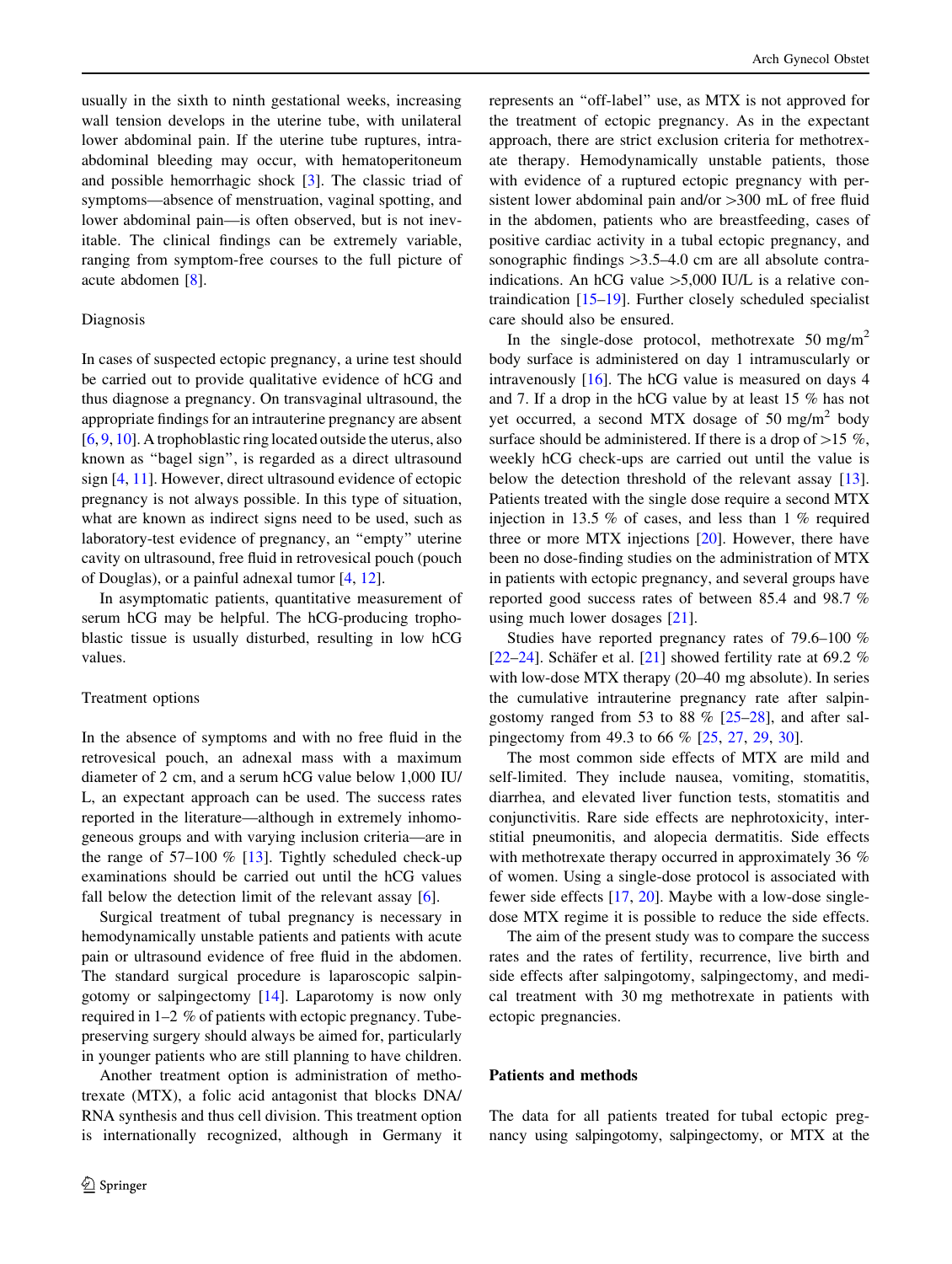<span id="page-2-0"></span>Department of Gynecology in Erlangen University Hospital between January 2000 and December 2008 were analyzed retrospectively for this study. During that period, a single dose of 30 mg MTX was used to treat ectopic pregnancy. A single intravenous injection of 30 mg MTX was administered, or otherwise the treatment followed the scheme described above. Any surgical procedure that became necessary in addition, or more than two MTX injections, was regarded as representing treatment failure after medical therapy. Further surgical interventions or additional MTX therapy following surgical treatment were regarded as representing treatment failure after surgery. MTX was used when no absolute or relative contraindications (see treatment options) were found. If there were contraindications for MTX or the patients did not agree to MTX therapy, we offered the surgical treatment option.

The basic data for the patients and details of their medical histories, diagnoses, and treatment were taken from the patients' files. All 164 patients received an information letter and were asked to complete a questionnaire inquiring about their desire for children, pregnancies, live births, repeat ectopic pregnancies, miscarriages, use of assisted reproduction techniques (ART), and side effects. If necessary patients got a telephone call to answer further questions. The patients were also asked whether they would opt for the chosen treatment again. Approval from the local ethics committee for the retrospective data analysis and patient survey was received (no. 3939).

### **Statistics**

This retrospective study statistically tested whether the three treatment methods differed from each other in relation to the parameters being investigated. All of the tests were two-sided, with the significance level set at 5 %. Differences between the treatment methods were compared on a paired basis using Fisher's exact test. The means for the parameters of age and follow-up were compared using one-way analysis of variance (ANOVA), and the post hoc analysis was carried out using the Mann–Whitney U test.

# Results

During the above period, a total of 164 patients with ectopic pregnancy were treated at the Department of Gynecology in Erlangen. A total of 133 patients underwent surgery, with 102 patients (62.2 %) receiving salpingotomy and 31 (18.9 %) salpingectomy. Thirty-one patients (18.9 %) received medical treatment with 30 mg MTX (Table 1). Surgical treatment was carried out if the patient declined methotrexate therapy or in the presence of contraindications (see above). Laparoscopic salpingotomy was attempted primarily in all of the patients. Salpingectomy was only carried out when the tube was completely destroyed or there was uncontrollable bleeding.

#### Success rate

In the patients treated with MTX, the mean initial hCG value was 2004 IU/L. Twenty-six patients (83.9 %) received no further interventions, and the success rate was thus 83.9 % in the MTX group. Twenty-seven patients (87.1 %) received a single dose of MTX. Four patients (12.9 %) required a second MTX injection, and none of the patients received more than two doses of MTX. Overall, treatment was considered to have failed in five patients (16.1 %), as they had to undergo surgery as well. The initial hCG value in these five patients was  $\langle 1,000 \text{ IU/L} \rangle$  in four cases and 14,000 IU/L in one case.

In the salpingotomy group, 90 of 102 patients  $(88.2 \%)$ were successfully treated. Treatment failure was noted in 12 of the patients (11.8 %), as they required additional treatment for the ectopic pregnancy after the salpingotomy. Nine patients still had an hCG plateau after salpingotomy, and MTX treatment was therefore carried out. At the

|  |  |  |  |  | Table 1 Success rate, age at diagnosis and follow-up in the methotrexate (MTX), salpingotomy (SO), and salpingectomy (SE) groups |  |  |  |  |
|--|--|--|--|--|----------------------------------------------------------------------------------------------------------------------------------|--|--|--|--|
|--|--|--|--|--|----------------------------------------------------------------------------------------------------------------------------------|--|--|--|--|

|                          | $MTX (n = 31)$         | Salpingotomy (SO) $(n = 102)$ | Salpingectomy (SE) $(n = 31)$ | <i>p</i> value        |
|--------------------------|------------------------|-------------------------------|-------------------------------|-----------------------|
| Success rate             | $26(83.9\%)$           | 90 $(88.2\% )$                | 30 $(96.8\% )$                | MTX vs. SO $p = 0.54$ |
|                          |                        |                               |                               | MTX vs. SE $p = 0.20$ |
|                          |                        |                               |                               | SO vs. SE $p = 0.30$  |
| Age at diagnosis (years) | $30.8$ (SD 6.4; 19-41) | $30.8$ (SD 5.2; 19-42)        | 33.7 (SD 4.5; 23–43)          | $p = 0.031$ (ANOVA)   |
| Follow-up (months)       | $56.0$ (SD 22;13-95)   | $39.1$ (SD $23.1$ ; 4-110)    | 41.0 (SD 27.9; $6-102$ )      | $p = 0.012$ (ANOVA)   |

Figures shown are means with standard deviation (SD), as well as minimum and maximum values

The success rates between the different groups were compared using Fisher's exact test

The other parameters were compared using ANOVA and post hoc analysis were performed

Age: MTX vs. SO,  $p = 0.800$ ; MTX vs. SE,  $p = 0.114$ ; SO vs. SE,  $p = 0.007$ 

Follow-up: MTX vs. SO,  $p = 0.004$ ; MTX vs. SE,  $p = 0.089$ ; SO vs. SE,  $p = 0.880$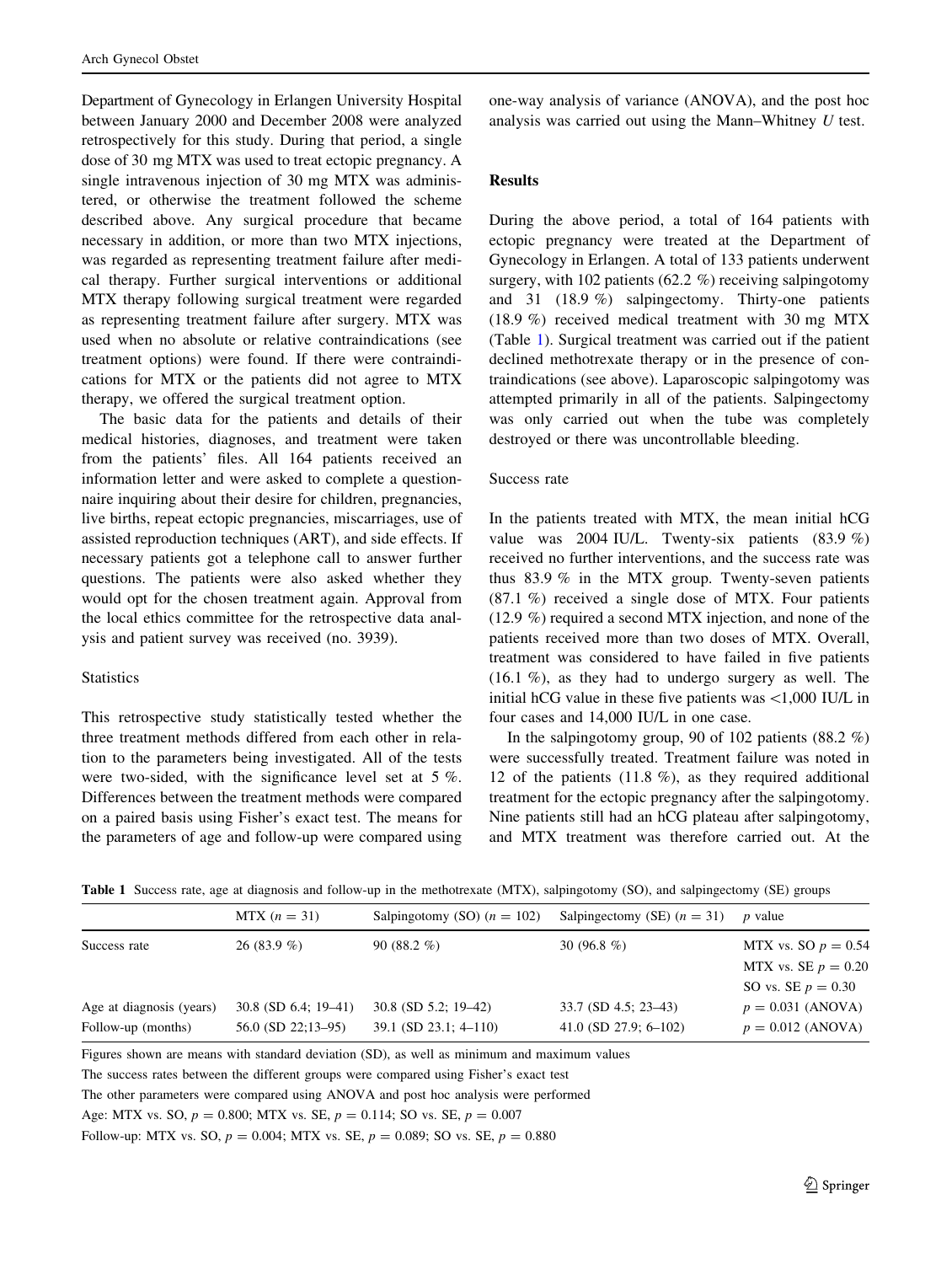second intervention, one patient underwent salpingotomy and two patients had salpingectomies.

Salpingectomy was successful in 30 of 31 patients (96.8 %). In one patient, additional treatment with 30 mg MTX was necessary, as an adequate drop in hCG did not take place. No significant differences were observed with regard to the different treatment regimens (Table 2). Table [3](#page-4-0) lists the side effects observed with the treatments; here again, there were no significant differences between the treatment options.

# Patient questionnaire

The response rates to the questionnaire were 77.4 % in the MTX group, 71.6 % in the salpingotomy group, and 74.2 % in the salpingectomy group. The patients in the salpingectomy group were significantly older than those in the salpingotomy group ( $p = 0.007$ ), but there were no significant differences between the MTX group and the salpingotomy group or between the MTX group and the salpingectomy group (Table [1\)](#page-2-0). The follow-up period was significantly longer in the MTX group in comparison with

the salpingotomy group ( $p = 0.004$ ). There were no significant differences between the salpingotomy group and the salpingectomy group with regard to the follow-up period. Nor were there any significant differences between the groups with regard to the response rate to the questionnaire (Table 2).

Fertility after treatment for ectopic pregnancy

Eighteen patients (75.0 %) in the MTX group, 63 patients (86.3 %) in the salpingotomy group, and 13 patients (56.5 %) in the salpingectomy group still wanted to have children afterward. Significantly, more patients in the salpingotomy group than in the salpingectomy group still wanted children. During the follow-up period, intrauterine pregnancies occurred in 12 patients (66.7 %) in the MTX group, 41 (65.1 %) in the salpingotomy group, and 6 (46.2 %) in the salpingectomy group. There were no significant differences between the groups with regard to the rates of live birth, recurrent ectopic pregnancy, miscarriage, or use of ART (Table 2).

Table 2 Questionnaire response rate and fertility parameters after treatment for ectopic pregnancy in the methotrexate (MTX), salpingotomy (SO), and salpingectomy (SE) groups (absolute and percentage)

|                                                | <b>MTX</b><br>$(n = 31)$ | Salpingotomy<br>$(n = 102)$ | Salpingectomy<br>$(n = 31)$ | $p$ value            |
|------------------------------------------------|--------------------------|-----------------------------|-----------------------------|----------------------|
| Questionnaire response rate                    | 24 (77.4 %)              | 73 $(71.6\%)$               | 23 $(74.2\%)$               | MTX vs SO $p = 0.65$ |
|                                                |                          |                             |                             | MTX vs SE $p = 1.00$ |
|                                                |                          |                             |                             | SO vs SE $p = 0.82$  |
| Wanting children after ectopic pregnancy       | 18 $(75.0%$              | 63 $(86.3\%)$               | 13 $(56.5\%)$               | MTX vs SO $p = 0.21$ |
|                                                |                          |                             |                             | MTX vs SE $p = 0.23$ |
|                                                |                          |                             |                             | SO vs SE $p = 0.01$  |
| Intrauterine pregnancy after ectopic pregnancy | 12 $(66.7 \%)$           | 41 $(65.1\%)$               | 6 (46.2 %)                  | MTX vs SO $p = 1.00$ |
|                                                |                          |                             |                             | MTX vs SE $p = 0.29$ |
|                                                |                          |                             |                             | SO vs SE $p = 0.22$  |
| Live birth after ectopic pregnancy             | 12 $(66.7 \%)$           | 36 $(57.1\%)$               | 6 (46.2 %)                  | MTX vs SO $p = 0.59$ |
|                                                |                          |                             |                             | MTX vs SE $p = 0.29$ |
|                                                |                          |                             |                             | SO vs SE $p = 0.55$  |
| Recurrent ectopic pregnancy                    | 1 $(5.6\%)$              | $9(14.3\%)$                 | $\boldsymbol{0}$            | MTX vs SO $p = 0.44$ |
|                                                |                          |                             |                             | MTX vs SE $p = 1.00$ |
|                                                |                          |                             |                             | SO vs SE $p = 0.34$  |
| Miscarriage after ectopic pregnancy            | 3 $(16.7\%)$             | $9(14.3\%)$                 | $1(7.7\%)$                  | MTX vs SO $p = 0.72$ |
|                                                |                          |                             |                             | MTX vs SE $p = 0.62$ |
|                                                |                          |                             |                             | SO vs SE $p = 1.00$  |
| Use of ART                                     | $2(11.1\%)$              | 8 (12.6 $%$ )               | 4 (30.8 $%$ )               | MTX vs SO $p = 1.00$ |
|                                                |                          |                             |                             | MTX vs SE $p = 0.21$ |
|                                                |                          |                             |                             | SO vs SE $p = 0.20$  |
| Would opt for same treatment again             | 17 $(70.8\%)$            | 34 (46.6 %)                 | 10 (43.5 $%$ )              | MTX vs SO $p = 0.06$ |
|                                                |                          |                             |                             | MTX vs SE $p = 0.08$ |
|                                                |                          |                             |                             | SO vs SE $p = 0.82$  |

ART assisted reproduction techniques

Pairwise comparisons were carried out using Fisher's exact test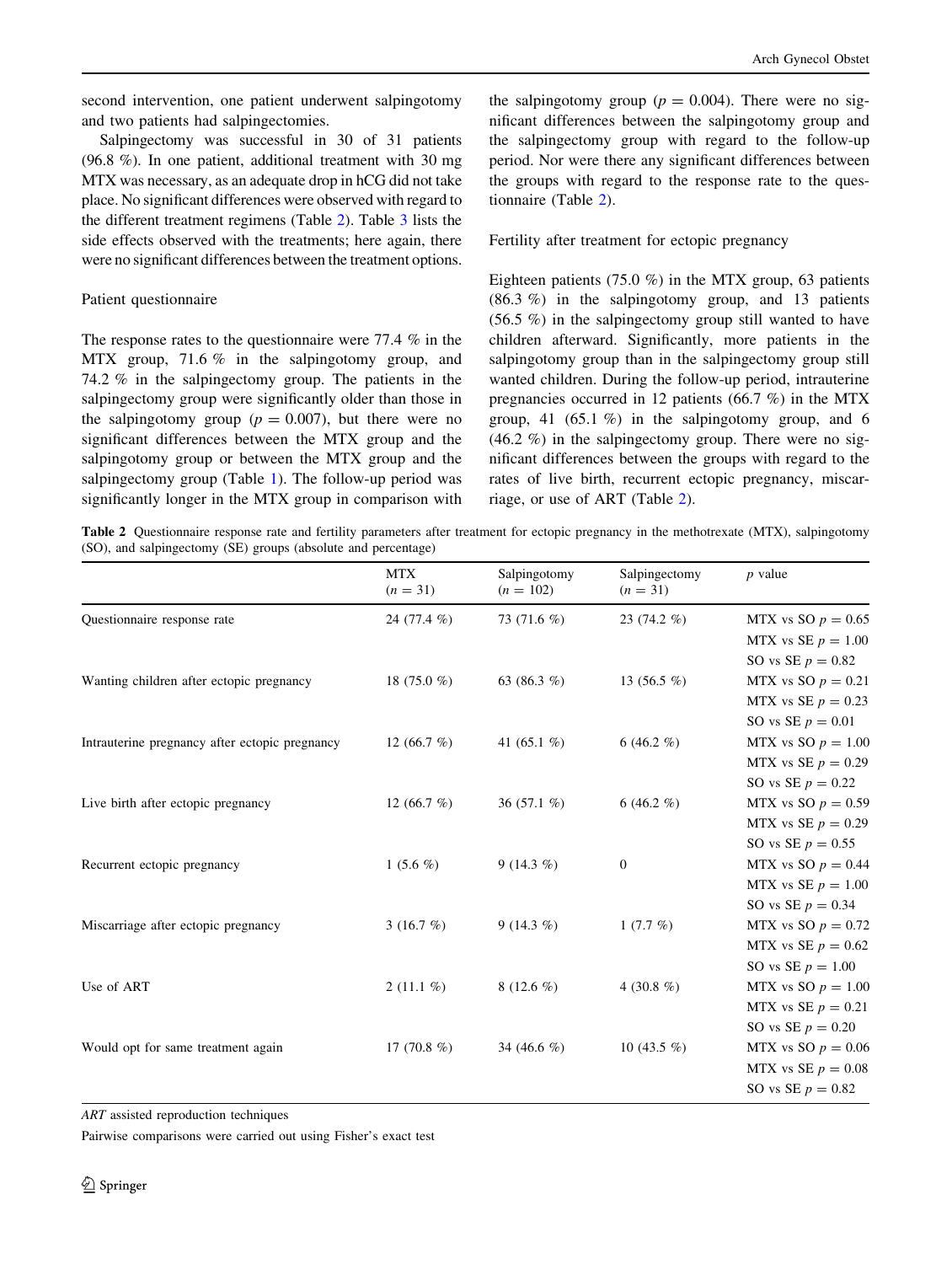<span id="page-4-0"></span>Table 3 Details of side effects of the treatment options relative to all questionnaires received in each group (methotrexate,  $n = 24$ ; salpingotomy,  $n = 73$ ; salpingectomy,  $n = 23$ )

| Reported side effects                  | Methotrexate      | Salpingotomy       | Salpingectomy      |  |
|----------------------------------------|-------------------|--------------------|--------------------|--|
| Photosensitization                     | $\mathbf{0}$      | 1 $(1.4\%)$        | $\Omega$           |  |
| Nausea                                 | 2 $(8.3\%)$       | 3 $(4.1\%)$        | 2(8.7%)            |  |
| <b>Stomatitis</b>                      | $\mathbf{0}$      | 3 $(4.1\%)$        | 0                  |  |
| Enteritis                              | $\mathbf{0}$      | 1 $(1.4\%)$        | $\Omega$           |  |
| Depression/dejection                   | 4 $(16.7 \%)$     | 11 $(15.1\%)$      | 3 $(13.0\%)$       |  |
| Period of depression/dejection (weeks) | 24.0 (range 8–52) | 24.7 (range 10–52) | 25.0 (range 24–26) |  |
| Pneumonia                              | 0                 | $\Omega$           | $\Omega$           |  |
| Alopecia                               | 3 $(12.5\%)$      | $2(2.7\%)$         | 1 $(4.3\%)$        |  |

# Patient satisfaction

Seventeen patients (54.9 %) in the MTX group, 34 patients (46.6 %) in the salpingotomy group, and 10 patients (43.5 %) in the salpingectomy group stated that they would opt for the chosen form of treatment again.

### Comments

This retrospective study examined success rates and fertility after various methods of treating ectopic pregnancy. Almost identical success rates were observed after MTX treatment, salpingotomy, and salpingectomy. Differences were only noted in relation to a subsequent wish to have a child and fertility. However, the groups were inhomogeneous because of different inclusion criteria, and the follow-up periods varied in length. This is a pilot study to generate preliminary results; therefore, no power analysis was done. These limitations are the result of the retrospective study design and need to be taken into account when interpreting the results.

The study also compared low-dose MTX treatment with two surgical methods. It presents the longest follow-up period reported to date after low-dose MTX therapy, and the lowest recurrence rate. Only two other studies have previously been published on the treatment of ectopic pregnancy with low-dose MTX.

Yalcinkaya et al. carried out a double-blind, randomized study on MTX therapy in ectopic pregnancy in 100 patients. A slightly lower success rate was noted with MTX 25 mg/  $m<sup>2</sup>$  body surface, at 85.4 %, in comparison with 88.5 % in patients who were treated with MTX at 50 mg/m<sup>2</sup> body surface. The rates of recurrent ectopic pregnancy were similar, at 4.2 and 7.7 %, and there were also no significant differences between the two treatment regimens with regard to subsequent intrauterine pregnancies. There were significantly fewer side effects with low-dose MTX treatment. The rate of side effects after low-dose MTX therapy was half the rate observed with the higher dosage [[31\]](#page-6-0).

In a study by Schäfer et al.  $[21]$  $[21]$ , also with low-dose MTX therapy (20–40 mg absolute), the success rate was 92.5  $\%$ . However, the 40 patients also included 11 patients who had persistent ectopic pregnancies and had therefore undergone other forms of treatment previously. A single dose of MTX at the low dosage was successful in all 11 patients. In the 29 patients who received MTX as the first treatment, the success rate was 89.7 %. Twenty-three patients required only one dose of MTX (79.3 %) and six patients (20.7 %) needed a second dosage. MTX therapy was unsuccessful in three patients, who underwent surgery. The initial hCG values were below 1,000 IU/L in half of the women, between 1,000 and 10,000 IU/L in 17, and over 10,000 IU/L in three. The authors did not report a mean for the initial hCG values.

A success rate of more than 80 % was also observed in the present study, along with a very low rate of side effects following low-dose MTX therapy. Two patients  $(8.3 \%)$ reported nausea, and three patients (12.5 %) reported temporary alopecia. One patient was treated with MTX whose initial hCG value (14,000 IU/L) was outside of the inclusion criteria. With stricter observation of the recommendations published by the American College of Obstetricians and Gynecologists and the American Society for Reproductive Medicine [\[16](#page-5-0), [18](#page-5-0)] on the treatment of ectopic pregnancy with MTX (hCG value  $\lt$ 5,000 IU/L, etc.), this patient would not have been able to receive MTX. In that case, an even higher success rate with MTX therapy (86.7 %) would have been possible.

In a meta-analysis by Barnhart et al. [\[20](#page-5-0)], 1,067 patients from various studies using the single-dose protocol (50 mg/  $m<sup>2</sup>$  body surface) were analyzed and compared with the multi-dose protocol. A total of 940 patients (88.1 %) were successfully treated with the single-dose protocol (one or two doses). The mean initial hCG value was 2,778 IU/L.

The success rate with low-dose MTX therapy in the present study was not much lower, at 83.9 %. In the group studied here, the mean initial hCG value was 2,004 IU/L. The rate of patients who required a second MTX dose was 12.9 % in the present study, in comparison with 13.5 % in the meta-analysis mentioned above. The rate of patients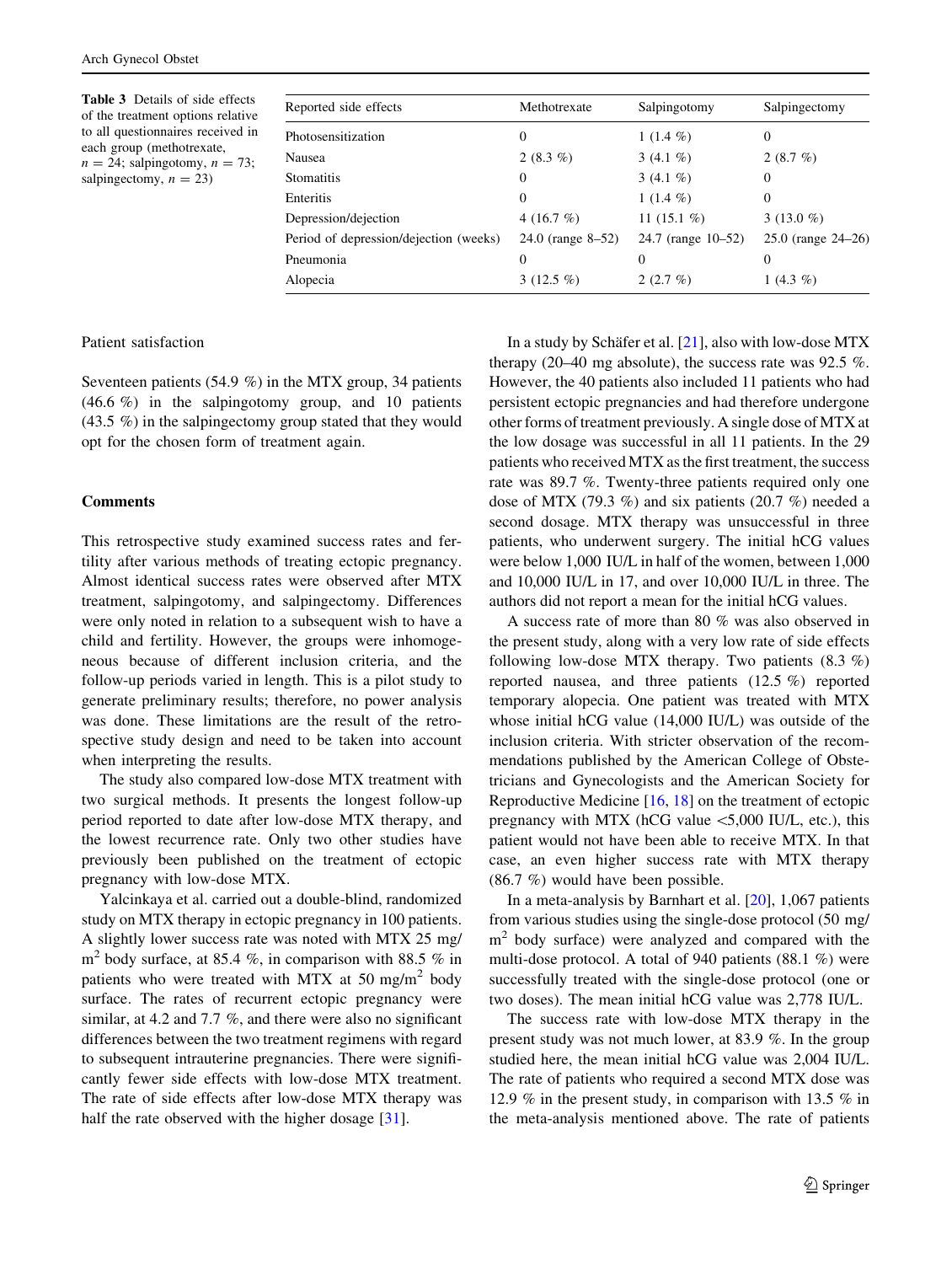<span id="page-5-0"></span>who required more than two MTX injections was also low in the meta-analysis, at 0.9 %, and in the present group none of the patients required more than two doses. The fertility rate after MTX treatment was lower at 66.7 % than in other studies, which have reported pregnancy rates of 79.6–100 %  $[22-24]$ . A comparable fertility rate, at 69.2 %, with a comparable MTX dosage, was reported by Schäfer et al.  $[21]$ . In other series the cumulative intrauterine pregnancy rate after salpingostomy ranged from 53 to 88 %  $[25-28]$ , and after salping ectomy from 49.3 to 66 % [\[25](#page-6-0), [27](#page-6-0), [29,](#page-6-0) [30\]](#page-6-0) and is comparable to our results.

The rate of recurrent tubal pregnancies after MTX administration was low in the Erlangen group, at 5.6 %, and the rate of recurrent ectopic pregnancy in the study by Schäfer et al. was also low, at 7.7 %  $[21]$ . At higher dosages, recurrence rates of 3.7–16.1 % have been reported [22[–24](#page-6-0)]. Literature shows recurrence rates from 10.2–17.3 % after salpingotomy  $[25-28]$  and  $10-22$  % after salpingectomy [\[25](#page-6-0), [27,](#page-6-0) [29,](#page-6-0) [30](#page-6-0)]. We saw a comparable recurrence rate in the salpingotomy group (14.3 %) and a lower recurrence rate in the salpingectomy group. There was no significant difference in patient satisfaction between the treatment options.

A review of literature shows side effects in 31.3 % of patients using the single-dose protocol with 50 mg/m<sup>2</sup> body surface. With the limitation that there was no standardized liver enzyme check after MTX treatment we found lower side effects (20.8 %) in our study.

Success rates comparable with those of surgical methods can thus also be achieved with low dosages of MTX. Most data on MTX therapy are available for a dosage of 50 mg/  $m<sup>2</sup>$  body surface. This dosage appears to be high. Consistent with the findings of the other studies mentioned above, the present study showed similarly good success rates, with lower rates of side effects, after administration of low-dose MTX therapy. Some authors have proposed a ''cut-off'' for the hCG value of  $\langle 2,000 \text{ IU/L}$  before MTX therapy [\[32](#page-6-0)]. As four of the five cases of treatment failure in the present study occurred with an initial hCG value  $\lt 1,000$  IU/L, this study does not support that view.

Acknowledgments This study did not receive any specific grants from any funding agency in the public, commercial or not-for-profit sector.

Conflict of interest There is no conflict of interest. We have had full control of all primary data and we agree to allow the Journal to review the data if requested.

#### References

1. Marion LL, Meeks GR (2012) Ectopic pregnancy: history, incidence, epidemiology, and risk factors. Clin Obstet Gynecol 55(2):376–386. doi[:10.1097/GRF.0b013e3182516d7b](http://dx.doi.org/10.1097/GRF.0b013e3182516d7b)

- 2. Feige A, Rempen A, Würfel W, Jawny J, Rohde A (2006) Frauenheilkunde: Fortpflanzungsmedizin, Geburtsmedizin, Onkologie, Psychosomatik, vol 3. Urban und Fischer, München
- 3. Oppelt P, Gätje R (2006) Extrauteringravidität, vol 3. Die Gynäkologie, 2nd edn. Springer, Berlin
- 4. Merz E (2002) Sonographische Diagnostik in Gynäkologie und Geburtshilfe. Geburtshilfe, 2 edn. Thieme Verlag Stuttgart
- 5. Chang J, Elam-Evans LD, Berg CJ, Herndon J, Flowers L, Seed KA, Syverson CJ (2003) Pregnancy-related mortality surveillance–United States, 1991–1999. MMWR Surveill Summ 52(2): 1–8
- 6. Lermann J, Müller A, Schulze C, Becker S, Boosz A, Renner S, Beckmann M (2009) Die Extrauteringravidität. Frauenheilkunde up2date 5:383–402. doi:[10.1055/s-0029-1224626](http://dx.doi.org/10.1055/s-0029-1224626)
- 7. Lermann J, Müller A, Burghaus S, Renner PS, Beckmann MW (2012) Die Extrauteringravidität. Geburtsh Frauenheilk 72:116– 120
- 8. Breckwoldt M, Kaufmann M, Pfleiderer A (2007) Gynäkologie und Geburtshilfe, vol 5, 5 edn. Thieme, Stuttgart
- 9. Casikar I, Reid S, Condous G (2012) Ectopic pregnancy: ultrasound diagnosis in modern management. Clin Obstet Gynecol 55(2):402–409. doi[:10.1097/GRF.0b013e31825109bd](http://dx.doi.org/10.1097/GRF.0b013e31825109bd)
- 10. Givens VM, Lipscomb GH (2012) Diagnosis of ectopic pregnancy. Clin Obstet Gynecol 55(2):387–394. doi:[10.1097/GRF.](http://dx.doi.org/10.1097/GRF.0b013e31824e3618) [0b013e31824e3618](http://dx.doi.org/10.1097/GRF.0b013e31824e3618)
- 11. Kirk E (2012) Ultrasound in the diagnosis of ectopic pregnancy. Clin Obstet Gynecol 55(2):395–401. doi:[10.1097/GRF.0b013e](http://dx.doi.org/10.1097/GRF.0b013e31824e35fe) [31824e35fe](http://dx.doi.org/10.1097/GRF.0b013e31824e35fe)
- 12. Merz E, Bahlmann F, Weber G, Macchiella D, Kruczynski D, Pollow K, Knapstein PG (1996) Unruptured tubal pregnancy: local low-dose therapy with methotrexate under transvaginal ultrasonographic guidance. Gynecol Obstet Invest 41(2):76–81
- 13. Craig LB, Khan S (2012) Expectant management of ectopic pregnancy. Clin Obstet Gynecol 55(2):461–470. doi[:10.1097/](http://dx.doi.org/10.1097/GRF.0b013e3182510aba) [GRF.0b013e3182510aba](http://dx.doi.org/10.1097/GRF.0b013e3182510aba)
- 14. Stock L, Milad M (2012) Surgical management of ectopic pregnancy. Clin Obstet Gynecol 55(2):448–454. doi[:10.1097/](http://dx.doi.org/10.1097/GRF.0b013e3182510a19) [GRF.0b013e3182510a19](http://dx.doi.org/10.1097/GRF.0b013e3182510a19)
- 15. Methotrexate treatment of tubal and interstitial ectopic pregnancy (2013) <http://www.uptodate.com>
- 16. Medicine PCotASfR (2006) Medical treatment of ectopic pregnancy. Fertility Sterility 86 (5 Suppl 1):S96–S102. doi:[10.1016/j.](http://dx.doi.org/10.1016/j.fertnstert.2006.07.1481) [fertnstert.2006.07.1481](http://dx.doi.org/10.1016/j.fertnstert.2006.07.1481)
- 17. Bachman EA, Barnhart K (2012) Medical management of ectopic pregnancy: a comparison of regimens. Clin Obstet Gynecol 55(2):440–447. doi[:10.1097/GRF.0b013e3182510a73](http://dx.doi.org/10.1097/GRF.0b013e3182510a73)
- 18. ACOG Practice Bulletin No. 94: Medical management of ectopic pregnancy (2008) Obstetr Gynecol 111(6):1479–1485. doi:[10.](http://dx.doi.org/10.1097/AOG.0b013e31817d201e) [1097/AOG.0b013e31817d201e](http://dx.doi.org/10.1097/AOG.0b013e31817d201e)
- 19. Menon S, Colins J, Barnhart KT (2007) Establishing a human chorionic gonadotropin cutoff to guide methotrexate treatment of ectopic pregnancy: a systematic review. Fertil Steril 87(3):481– 484. doi:[10.1016/j.fertnstert.2006.10.007](http://dx.doi.org/10.1016/j.fertnstert.2006.10.007)
- 20. Barnhart KT, Gosman G, Ashby R, Sammel M (2003) The medical management of ectopic pregnancy: a meta-analysis comparing ''single dose'' and ''multidose'' regimens. Obstet Gynecol 101(4):778–784. doi[:S0029784402031587](http://dx.doi.org/S0029784402031587)
- 21. Schäfer D, Kryss J, Pfuhl J, Baumann R (1994) Systemic treatment of ectopic pregnancies with single-dose methotrexate. J Am Assoc Gynecol Laparosc 1(3):213–218
- 22. Gervaise A, Masson L, de Tayrac R, Frydman R, Fernandez H (2004) Reproductive outcome after methotrexate treatment of tubal pregnancies. Fertil Steril 82(2):304–308. doi:[10.1016/j.](http://dx.doi.org/10.1016/j.fertnstert.2004.04.023) [fertnstert.2004.04.023](http://dx.doi.org/10.1016/j.fertnstert.2004.04.023)
- 23. Fernandez H, Yves Vincent SC, Pauthier S, Audibert F, Frydman R (1998) Randomized trial of conservative laparoscopic